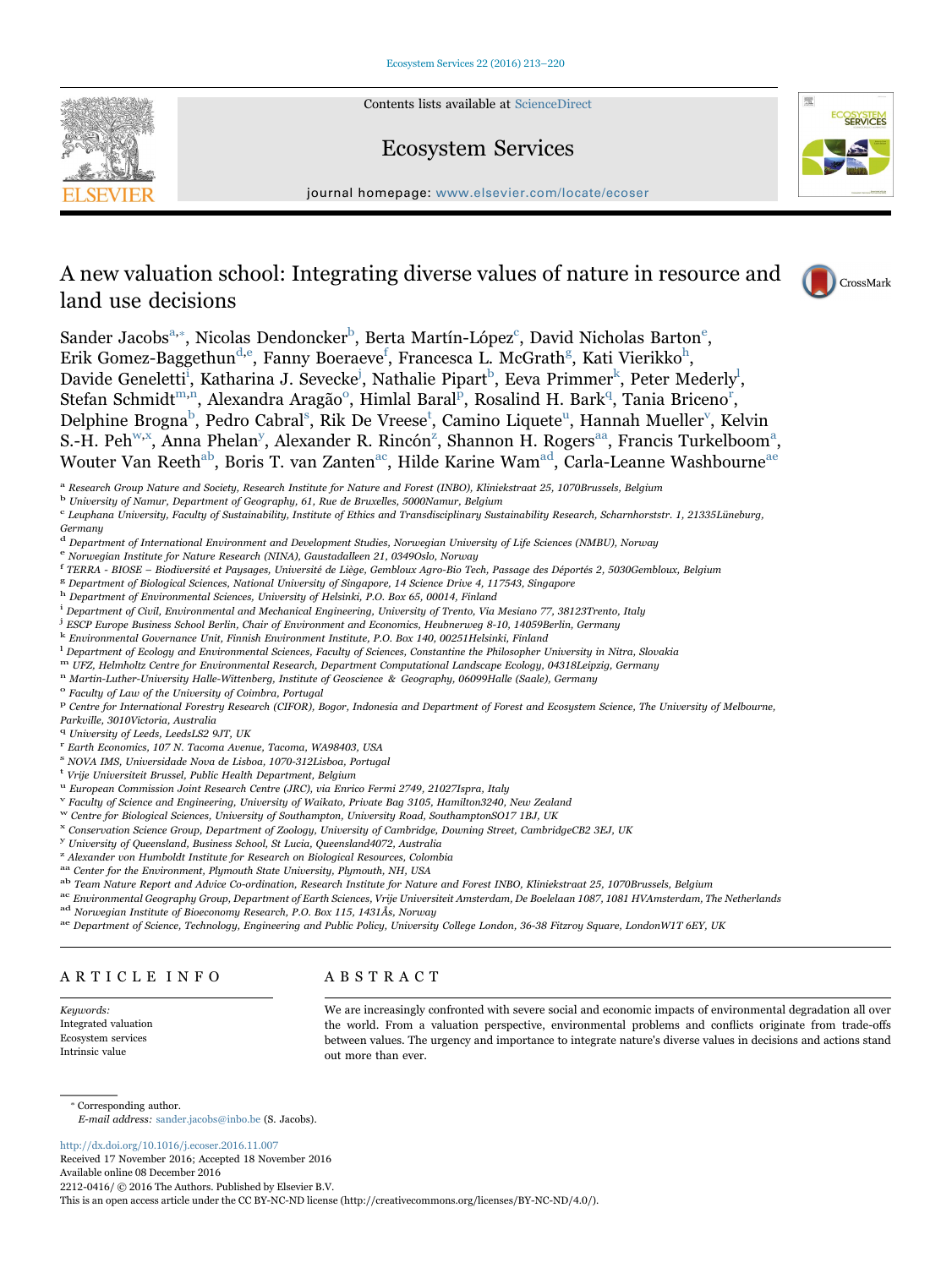Benefits of nature Quality of life Participation Social and environmental justice Decision support

Valuation, in its broad sense of 'assigning importance', is inherently part of most decisions on natural resource and land use. Scholars from different traditions -while moving from heuristic interdisciplinary debate to applied transdisciplinary science- now acknowledge the need for combining multiple disciplines and methods to represent the diverse set of values of nature. This growing group of scientists and practitioners share the ambition to explore how combinations of ecological, socio-cultural and economic valuation tools can support real-life resource and land use decision-making.

The current sustainability challenges and the ineffectiveness of single-value approaches to offer relief demonstrate that continuing along a single path is no option. We advocate for the adherence of a plural valuation culture and its establishment as a common practice, by contesting and complementing ineffective and discriminatory single-value approaches. In policy and decision contexts with a willingness to improve sustainability, integrated valuation approaches can be blended in existing processes, whereas in contexts of power asymmetries or environmental conflicts, integrated valuation can promote the inclusion of diverse values through action research and support the struggle for social and environmental justice.

The special issue and this editorial synthesis paper bring together lessons from pioneer case studies and research papers, synthesizing main challenges and setting out priorities for the years to come for the field of integrated valuation.

#### 1. Introduction: why value nature?

We, as human species, are pushing the earth's system and biosphere beyond several planetary boundaries, undermining the longterm conditions for our own survival ([Rockström et al., 2009; Ste](#page-6-0)ffen [et al., 2015\)](#page-6-0). As a direct result, we are increasingly confronted with severe social and economic impacts of environmental degradation that lead to ecological conflicts all over the world ([Armiero and Sedrez,](#page-5-0) [2014; Martinez-Alier et al., 2016](#page-5-0)). From a valuation perspective, environmental problems and conflicts are the consequence of tradeoffs between values held by different groups of stakeholders, which in many cases are not well represented in the decision making process (see [Iniesta-Arandia et al., 2014;](#page-6-1) [Phelan and Jacobs., 2016](#page-6-2); [Villegas](#page-7-0) [Palacio et al., 2016](#page-7-0)).

The urgency and importance to integrate nature's diverse values in our land management decisions and actions stand out more than ever. Fuelled by public indignation and NGO pressure concerning climate change, mining disasters, and ever-faster destruction and degradation of nature, several governments and private companies have started to recognize sustainability challenges and are looking for solutions. Although there are economic interests to maintain status quo or even fasten unsustainable natural resource use, the popular outcry for socially fair and long term sustainable strategies is clear, from the very local (e.g. 'indignados' and 'occupy' movements) to the planetary level (e.g. SDG's, IPBES).

Valuation of our environment is nothing new. As a current scientific field, it has emerged from traditions in ecological as well as environmental economics [\(Gómez-Baggethun et al., 2010; Baveye et al., 2013\)](#page-5-1), environmental justice (e.g. [Martinez-Alier, 2002\)](#page-6-3) and ecosystem service assessment practice. Valuation of nature and its services has become central to an increasing amount of academic literature ([Fisher et al., 2009; Seppelt et al., 2011\)](#page-5-2). This proliferation has been stimulated by policy initiatives such as the European Biodiversity Strategy to 2020, the Aichi targets, the Sustainable Development Goals and the Intergovernmental Platform on Biodiversity and Ecosystem Services (IPBES). Under these umbrellas, national and local ecosystem service assessments and valuations are thriving (e.g. UK [NEA, 2011;](#page-6-4) [Santos-Martín et al., 2014](#page-6-5); [Jacobs et al., 2015,](#page-6-6) [2016\)](#page-6-7).

Valuation of nature, in its broad sense of 'assigning importance' ([Boeraeve et al., 2015](#page-5-3), [Dendoncker et al., 2013](#page-5-4)), forms part of many if not all decisions on natural resource and land use. Different value dimensions (ecological, cultural, economic, self-interest, electoral, or ethical) are implicitly or explicitly part of decision making and its justification ([Kelemen et al., 2015](#page-6-8)). Here, the key challenge is to represent most of the values held by different stakeholders and, thus, to represent the diversity of values of nature, such as intrinsic, relational and instrumental values ([Díaz et al., 2015](#page-5-5)). Uncovering and eliciting these diverse values necessarily requires integrating diverse valuation approaches ([Martín-López et al., 2014; IPBES,](#page-6-9) [2015\)](#page-6-9).

#### 2. The dust is settling on the nature valuation debate

After over 50 years of fierce scientific debate between -and development of thought within- different schools of valuation (e.g. [Martínez-Alier, 1998;](#page-6-10) [Baveye et al., 2013](#page-5-6); [Beder, 2011](#page-5-7)), the dust seems to be settling. From an applied perspective, the need for combining multiple disciplines and methods to represent the diverse set of values of nature is increasingly recognized. In fact, a growing number of scientists and practitioners subscribe the ambition to further explore how combining ecological, socio-cultural and economic valuation tools can support resource and land use decision-making. The applied school of "integrated valuation" is building on earlier traditions in sustainability science. However, integrated valuation explicitly aims at including the multiple values and worldviews in a coherent and operational framework aiming at societal rather than (only) academic impact ([Gomez-Baggethun et al., 2014, 2016;](#page-5-8) [Kelemen et al., 2015,](#page-6-8) [Barton](#page-5-9) [et al., 2016](#page-5-9); [IPBES, 2015](#page-6-11), see [Fig. 1](#page-2-0)). What started as a small informal working group within a monetary valuation dominated network, $<sup>1</sup>$  [has](#page-1-0)</sup> grown into research project working packages and deliverables<sup>2</sup>[, and](#page-1-1) percolated in the valuation guidelines of the largest assessment of biodiversity and ecosystem services to date ([IPBES, 2015\)](#page-6-11). Researchers from different disciplines, fuelled by the urgency of addressing sustainability challenges, are working to operationalize integrated valuation approaches at different levels, i.e. from place-based research (e.g. [Martín-López et al., 2014;](#page-6-9) [Cabral et al., 2016;](#page-5-10) [Phelan and Jacobs,](#page-6-2) [2016\)](#page-6-2) to regional and global assessments [\(IPBES, 2015](#page-6-11)).

Mainstreaming a new culture of valuation can only be achieved by moving the scientific field beyond heuristic interdisciplinary debate, by learning from real world applications, sharing successes and failures, and explicitly choosing for transformative research for sustainability. To this end, the present special issue and this paper aim to bring together experiences on integrated valuation from multiple pioneer case studies and research papers. This synthesis paper is the editorial closing piece of the special issue 'Integrated Valuation of Ecosystem Services' which aims to synthesize the main

<span id="page-1-0"></span> $^{\rm 1}$ http://es-partnership.org/community/workings-groups/thematic-working-groups/ twg-6-valuation-of-es/ <sup>2</sup> http://www.openness-project.eu/about/work-packages

<span id="page-1-1"></span>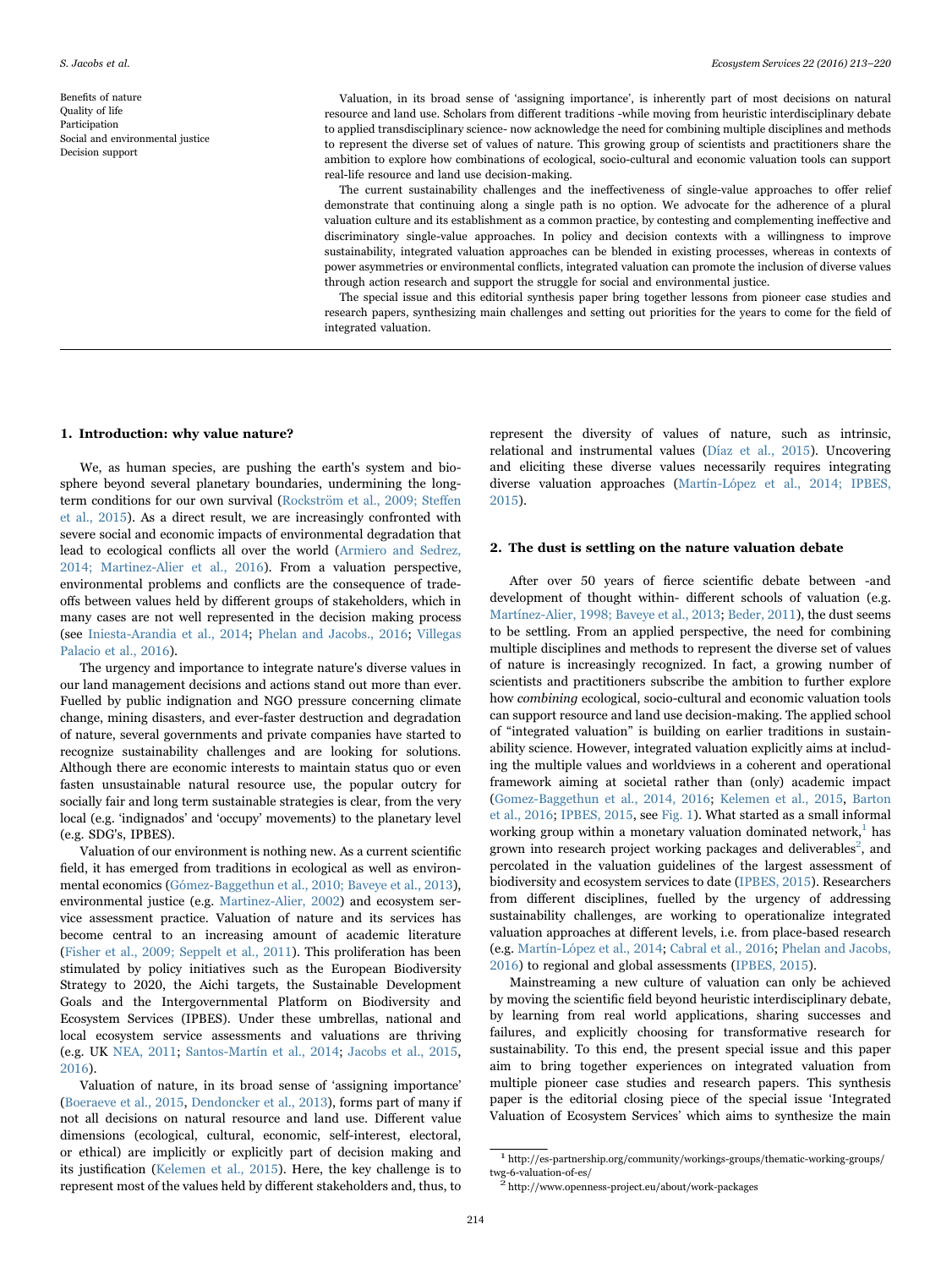<span id="page-2-0"></span>

Fig. 1. Simplified schematisation of the current state-of-the-art approach for integrated valuation and its main components. (adapted from [Kelemen et al., 2015](#page-6-8); [Gómez-Baggethun](#page-5-14) [et al., 2016;](#page-5-14) [Barton et al., 2016](#page-5-9); [Pascual et al., Subm.\)](#page-6-17).

challenges of this emerging applied field and set out priorities for the years to come.

#### 3. New challenges for valuation of nature

The difficulty of the valuation debate and the complexity of real life application defy hopes for a methodological silver bullet. Challenges for the new field sometimes seem insurmountable, especially because the inter-, transdisciplinary and real-life oriented mission of integrated valuation goes beyond the comfort zone of single disciplinary skills or strictly scientific endeavours, single knowledge system or single epistemic community ([Gómez-Baggethun and Martín-López,](#page-5-11) [2015\)](#page-5-11).

Moreover, the valuation debate affects all of us, entailing the need to consider multiple social actors who articulate different values and use different value languages, as well as different levels of societal organization, from individuals, to communities, to larger societies ([Gómez-Baggethun et al., 2014; Gómez-Baggethun and Martín-](#page-5-8)[López, 2015](#page-5-8)).

Valuation is not -as often depicted- a last and optional step in assessment of ecosystems and ecosystem services [\(La Notte et al.,](#page-6-12) [2015; Martín-López et al., 2014; Potschin and Haines-Young, 2011,](#page-6-12) [2016\)](#page-6-12). Indeed, valuation decisions span over the multiple steps that entail the assessment of ecosystem services. The choice of the types of values to elicit or the value language to use, the selection of social actors to engage in the process, the decision of which methodological tools and measurement units to use, or even the choice of which ecosystem services or benefits to include, are steps of the assessment that determine the construction of values and, therefore, the outcome of assessment [\(Vatn, 2009\)](#page-7-1). In fact, to broaden the action of valuation beyond the mere act of estimating values has severe implications for the conceptualization of valuation, the valuation practice itself, and the role taken by scholars who perform the valuation. Although the importance of questioning our role as researchers in the research process has been increasingly acknowledged in sustainability science ([Popa et al., 2015; Buizer et al., 2016\)](#page-6-13), political ecology ([Blaikie, 2012;](#page-5-12) [Jarosz, 2004\)](#page-5-12), feminist geography, ecofeminist research (e.g. [Kobayashi, 1994, 2003;](#page-6-14) [Faria and Mollett, 2014](#page-5-13)) and gender research in global environmental change [\(Iniesta-Arandia et al., in press](#page-6-15)); reflexivity is still one of the missing cornerstones in ecosystem services valuation. Reflexivity allows researchers to locate oneself in the research process in order to track down how knowledge is constructed, situated and shared, how power relations determine the research process and especially its outcomes. Integrated valuation encourages self-critical reflection, which is strongly required to raise our own (researcher) awareness about our background assumptions and normative orientations that shape our decisions regarding selection of value-types, social actors to engage, ecosystem services to value, or

methodological tools to apply. These choices also determine our power to influence how knowledge is produced, legitimated and consumed ([Limb and Dwyer, 2001](#page-6-16)).

Scientists engaged in ecosystem services valuation can no longer claim that their daily decisions do not influence the valuation output and that the multiples choices for conducting valuation do not deserve thoroughly reflection.

The following challenges for the integrated valuation research field, synthesised from the authors experiences and the papers in this special issue, demonstrate this broader relevance for ecosystem services valuation, applied (social-)ecological research, and by extent all research claiming to provide decision support on land and resource use:

- 1. The scientific fields which study the different values keep operating in disciplinary silos. Methods, languages, quality criteria and even publication formats differ substantially between scientific fields, such as ecology, economy, geography, political ecology, or environmental anthropology. Dialogue -if existent- is often lost in translation and engagement is hampered by scientific patriotism, lack of interdisciplinary experience or funding.
- 2. Combining methodologies is difficult as every valuation method has its own complexity, shortcomings, and on-going debates. Also, some valuation approaches rely on different pre-analytical frameworks (axioms) that can be difficult to conciliate.
- 3. There is a lack of reflexivity practice in the research of ecosystem services valuation. Assessing real societal/policy impact of valuation studies, and of the methodological decisions on the resulted 'research outcomes, is hard and rarely done.
- 4. The policy and governance fields to target are diverse and fragmented. Improvement towards sustainability is hampered by different or opposed stakes between different topical policies, but also by the lack of communication between different governance levels and by their diverse functioning.
- 5. It is hard to communicate value complexity and uncertainty in a comprehensive and compact way that can be easily digested for use by practitioners and decision-makers.
- 6. Application of one single method affects the outcomes of valuation, while important values outside the method reach are left unaccounted for. Selecting an appropriate set of methods is difficult.
- 7. It is hard to account for equity issues, especially in the context of power imbalances. Some social actors get more power in the decision-making because their interests are represented by the valuation output (which is linked to the method used), while others remain unheard. The choice of whose values need to be included for a purposeful yet realistic valuation is a daunting one.
- 8. Integrated valuation appears to be more costly in time, resources and data needed, and seems therefore less efficient.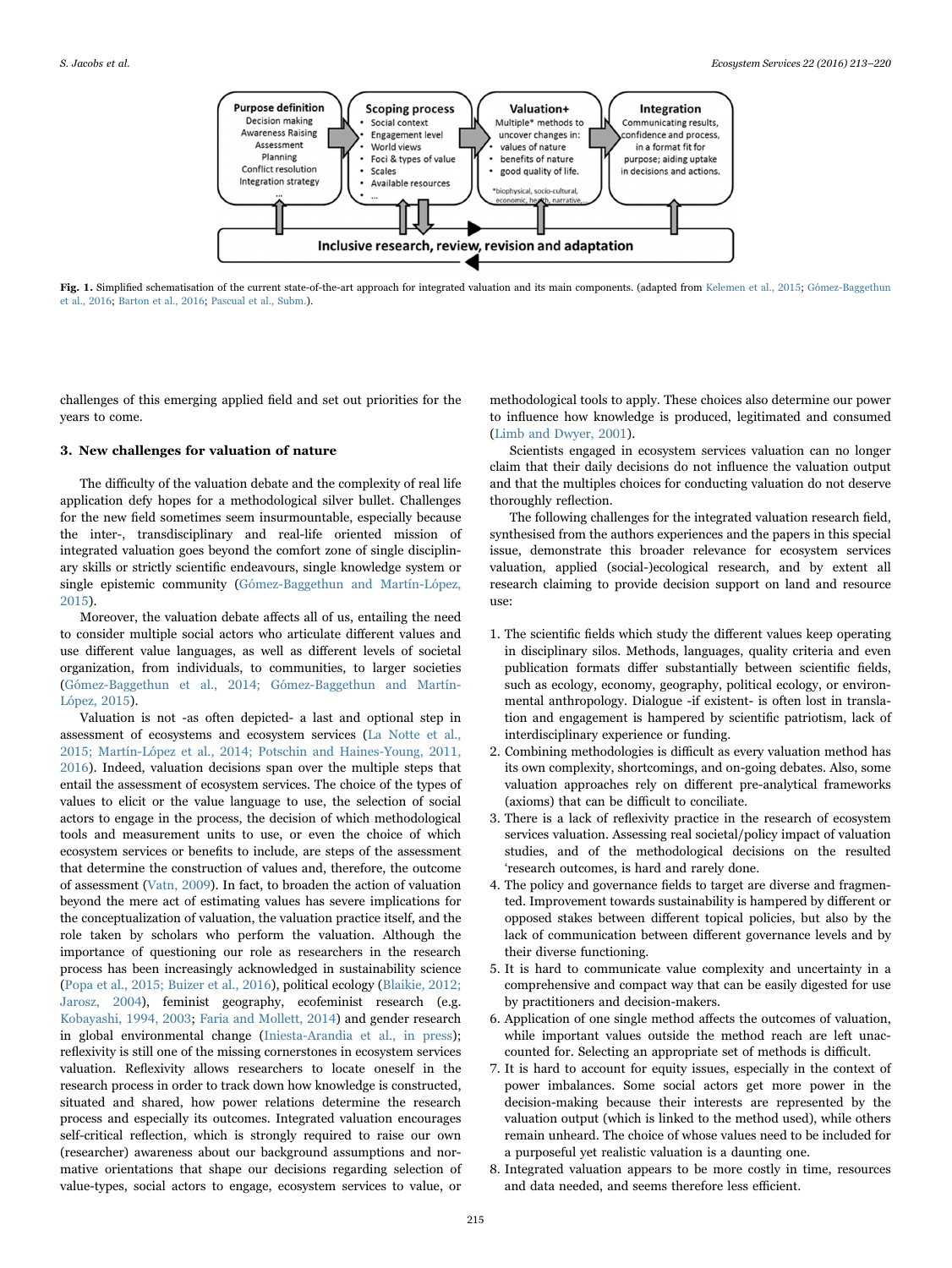S. Jacobs et al. *Ecosystem Services 22 (2016) 213–220*

Rather than avoiding or ignoring these problems when engaging in applied research, we aim at stressing them as conditional requirements to address and resolve. Many of these problems risk to have a paralyzing effect when regarded from within the single discipline, but current practice attests that transdisciplinary approaches hold the key to their solution.

#### 4. From global to local methodological advances

Signs of a changing valuation culture are apparent at different levels. At the global policy level, IPBES is conducting the first global, government-legitimated assessment on values of nature. IPBES implements a conceptual framework which includes a global diversity of worldviews and takes into account both the knowledge from occidental science and the indigenous and local knowledge ([Diaz et al., 2015\)](#page-5-5). Further, its valuation framework explicitly recognizes different ways of perceiving the importance of nature and distinguishes the value of nature itself ('intrinsic' values), the importance of nature to foster desirable relationships between people and nature (relational values) and the importance of nature's benefits to humans (instrumental values) [\(Díaz et al., 2015; Chan et al., 2016; IPBES, 2015](#page-5-5)). For its regional and thematic assessments, IPBES puts forward integrated valuation as the center-piece of its valuation guidelines. The weight of

these guidelines is not to be underestimated, as the document represents a global political agreement between a large number of states and representatives of indigenous peoples on how to cope with Nature's values.

Simultaneously, and perhaps even more encouraging is the increasing number of local cases all over the world that apply self-conceived integrated valuation frameworks to a diversity of contexts, driven by the pragmatic need to effectively impact decision-making, and the autodidactic observation that simplified valuations lack credibility and acceptability. [Table 1](#page-3-0) depicts the sample of research projects that contributed directly to this paper. This sample is far from exhaustive and the ideas are inspired by many more publications and cases, while also the number of known cases applying an integrated valuation approach seems to be growing fast.

#### 5. Lessons drawn from pioneer integrated valuation work

The set of studies depicted in [Table 1](#page-3-0) demonstrates the relevance of integrated valuation for a broad diversity of contexts, such as landscape planning, urban planning, river basin management, environmental conflict resolution, support for social struggles in environmental conflicts or strategic impact assessments. Several promising pathways to tackle integrated valuation challenges are suggested, such as

<span id="page-3-0"></span>Table 1

A sample of integrated valuation studies in diverse application contexts. The projects marked with a \* were presented and discussed at the Openness-ESP Working Group 6 session on integrated valuation at the ESP global conference 2015 in South Africa [\(Jacobs et al., 2015\)](#page-6-6). Projects marked '2016' are presented in this thematic issue on Integrated Valuation.

| Country                        | Integrated valuation context                                                                                                                                                                                                                                                                                 | Authors                                                                        |
|--------------------------------|--------------------------------------------------------------------------------------------------------------------------------------------------------------------------------------------------------------------------------------------------------------------------------------------------------------|--------------------------------------------------------------------------------|
| General<br>General<br>General  | Exploring environmental justice as a normative framework for integrated valuation.<br>Identifying strands in economic theory which allow inclusion of multiple values beyond individual preferences.<br>Comparing Multi-Criteria Decision and Cost-Benefit frameworks ffor integrated valuation of ecosystem | Aragão et al. (2016)<br>Hansjürgens et al. (2016)<br>Saarikoski et al. (2016)  |
| General<br>General<br>General  | services.<br>How do plural values are already influence policy actions, and what are the motivations behind this.<br>Comparing valuation approaches for local scale applications and improving relevance for decision-making.<br>Development of a framework for integrated valuation of planted forests.     | Sevecke and Geisendorf, 2015 *<br>Pandeya et al. (2016)<br>Baral et al. (2016) |
| General<br>Belgium/General     | Development of health-based valuation metrics to assess the well-being dimension of Ecosystem Services.<br>Using images of nature as a boundary object in integrated ecosystem services assessments.                                                                                                         | McGrath and Carrasco, 2015 *<br>De Vreese et al. (2016)                        |
| Norway/General                 | Combining non-monetary and monetary values of multiple uses of boreal forests in decisional metrics to<br>mitigate conflicts.                                                                                                                                                                                | Wam et al. (2016)                                                              |
| Netherlands /General           | How do monetary units/prices affect preferences and elicited values in choice experiments, and how does this<br>influence results.                                                                                                                                                                           | van Zanten et al. (2016)                                                       |
| Colombia                       | Lessons from three case studies of ecological, socio-cultural and economic valuation.                                                                                                                                                                                                                        | Villegas Palacio et al. (2016)                                                 |
| <b>USA</b>                     | Comparing more and less integrative tools to inform decision making on conservation and nitrogen point<br>source reductions.                                                                                                                                                                                 | Berg et al. (2016)                                                             |
| France                         | Involving stakeholders into assessing urban land use change, considering changes in multiple values for future<br>planning policies.                                                                                                                                                                         | Cabral et al. (2016)                                                           |
| <b>USA</b>                     | Using a multi-objective optimization model to help forest managers assess trade-offs.                                                                                                                                                                                                                        | Schroder et al. (2016)                                                         |
| <b>Brazil</b><br><b>Brazil</b> | Evaluation of social, economic and ecological impacts of infrastructure plans.<br>Combination of economic and socio-cultural values to assess and contest impacts of hydro-electric project in<br>Brazil.                                                                                                    | Dias-Carrillho and de Almeida, 2015 *<br>Jericó-Daminello et al., 2015 *       |
| Colombia                       | Combination of ecological, socio-cultural and economic values and an analysis of trade-offs to reveal<br>environmental conflicts.                                                                                                                                                                            | Rincón Ruiz et al. (2015)*                                                     |
| Australia                      | Impacts of fracking projects on local communities' well-being by mobilizing cultural, economic and ecological<br>value-domains.                                                                                                                                                                              | Phelan and Jacobs (2016)                                                       |
| Nepal                          | Integration of biodiversity values and nature's benefits in a conservation strategy and benefit sharing<br>processes.                                                                                                                                                                                        | Peh et al. (2016)                                                              |
| Belgium<br>France              | Articulation of social and biophysical values within a participatory valuation for land consolidation plans.<br>Application of a participatory framework to analyse farming systems' socioeconomic and environmental                                                                                         | Pipart et al. $(2015)$ *<br>Bellet (2015) *                                    |
| Finland                        | performances.<br>Combination of socio-technical and biophysical values to compare potential alternative sites for infill urban<br>development in Finland.                                                                                                                                                    | Kopperoinen et al. (2015) *                                                    |
| Slovakia                       | Combination of biophysical and social assessment and cost-benefit analyses for landscape planning and<br>impact assessment.                                                                                                                                                                                  | Mederly et al. $(2015)$ *                                                      |
| New Zealand<br>Australia       | Assessing impact of water quality degradation using multiple values.<br>Using a post-hoc tool to provide credibility, legitimacy, and saliency to decision support for water quality<br>restoration.                                                                                                         | Mueller et al. (2016)<br>Bark et al. (2016)                                    |
| Italy                          | Comparing nature-based and traditional infrastructures for water purification with plural values in multi-<br>criteria analysis.                                                                                                                                                                             | Liquete et al. (2016)                                                          |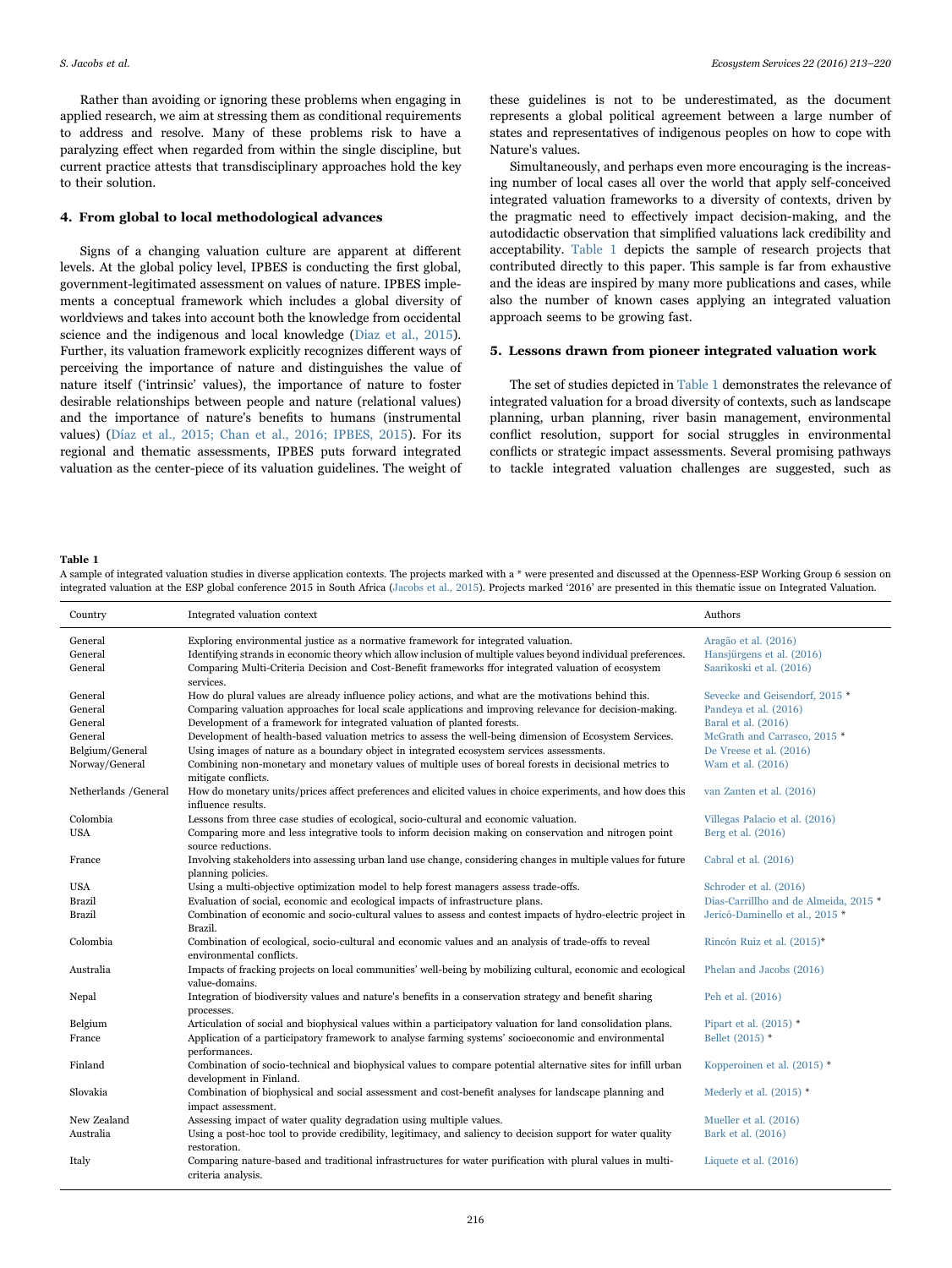S. Jacobs et al. *Ecosystem Services 22 (2016) 213–220*

inclusion of established strands in institutional economics ([Hansjuergens et al., 2016\)](#page-5-16) and environmental justice [\(Aragão et al.,](#page-5-15) [2016; Villegas Palacio et al., 2016\)](#page-5-15) in the disciplinary mix. Also, tools for integrated valuation, communication and evaluation of policy impacts are proposed (e.g. [De Vreese et al., 2016](#page-5-18)).

An essential lesson drawn from this practice-oriented perspective is that integrated valuation seems to be the natural thing to do, whereas single-valuation approaches are often disputed, discarded or simply ignored in real life practice. This is a direct consequence from the equity challenge explained earlier: single-valuation approaches often mask voices of particular actors because their valuation language is not captured by the specific tool used. For example, conventional stated preference methods risk to be blind for the importance of nature given by indigenous communities as these might not be able to trade nature by money. Nonetheless, these same communities can express their values of nature by other means, such as the willingness to spend time in conservation or restoration projects (e.g. [Higuera et al., 2013](#page-5-23); [García-Llorente et al., 2016\)](#page-5-24), their sense of place or sacredness associated with particular places [\(Klain et al., 2014; Bieling et al.,](#page-6-31) [2014\)](#page-6-31), or the diverse activities developed in community in a natural setting [\(Bieling et al., 2014; Chan et al., 2016\)](#page-5-25).

Consequently, methodological progress has to target comparison and selection of valuation methods and guidelines for local cases. Within the OpenNESS project, a broad suite of valuation methods (biophysical, monetary and sociocultural) were applied in local case studies all over Europe. Based on feedback from these applications, guidelines are being continuously refined and adapted ([Kelemen et al.,](#page-6-8) [2015\)](#page-6-8). The potential which resided in connecting the levels of governance, the theorizing science, and the proofing in practical projects is being unlocked to leap forward in the field of valuation. However, there is much left to be done beyond academic progress. Establishing a culture, a common good practice of valuation is essential for an effective and widespread application. Building on ideas from the special session and special issue, and taking stock from the discussions and recent experiences in several networks (e.g. Ecosystem Service Partnership ESP), initiatives (e.g. IPBES) and projects (e.g. OpenNESS), we have derived three priority avenues for the years to come. These priorities were extracted as a long-list from all contributions, which was then synthesised, validated and amended by the involved co-authors.

#### 5.1. Priority 1. (How to) Achieve inclusion of stakeholders and decision makers in research design and knowledge production, to include hidden values, deal with power asymmetries and improve societal relevance of the valuation results

Integrated valuation demands co-operation between scientists, decision-makers, practitioners and policy-makers, hereby fulfilling a firm condition for real world application [\(Fisher et al., 2009; Liu et al.,](#page-5-2) [2010; Bellet, 2015\)](#page-5-2). To take into account multiple worldviews and interests, local stakeholders could be engaged by using tools as 'open spaces for dialogue' or 'common languages' (e.g. maps [\(Cabral et al.,](#page-5-10) [2016\)](#page-5-10); photos [\(Berbés-Blázquez, 2012; García-Llorente et al., 2012;](#page-5-26) [Milcu et al., 2014](#page-5-26)); or other artistic expressions ([Heras and Tàbara,](#page-5-27) [2016; Heras et al., 2016\)](#page-5-27). However, because integrated valuation truly relies on transdisciplinary approaches, it necessarily depends on building trustful relationships between stakeholders and researchers. In doing so, knowledge brokers -i.e. intermediary or liaison persons between scientists and stakeholders ([Turnhout et al., 2013](#page-6-32))- will be needed to appropriately include the diverse values (e.g. [Mueller et al.,](#page-6-29) [2016\)](#page-6-29). Stakeholder engagement goes beyond application in data-scarce areas or the requirement to validate weights attributed in multi-criteria decision tools (e.g. [Wam et al. 2016,](#page-7-2) [Kopperoinen et al., 2015\)](#page-6-27). Participation also increases efficiency and local relevance of actionable knowledge, will increase policy support ([Pandeya et al. 2016,](#page-6-20) [Jerico-](#page-6-23)[Daminello et al., 2015](#page-6-23); [Rincon Ruiz et al., 2015](#page-6-24)), and can reduce the

incidence of trade-offs and perceived disservices ([Baral et al., 2016\)](#page-5-17). Conclusively, more research is needed on tools and methodological approaches for inclusion and engagement of multiple social actors and their multiple values, and lessons should be learned about the effects of these different approaches on the research output and outcomes.

### 5.2. Priority 2. (How to) Combine a set of appropriate methods, disciplines and new approaches to obtain more comprehensive, acceptable and credible valuation results

This requires researchers working in interdisciplinary teams ([Bark](#page-5-22) [et al. 2016\)](#page-5-22), and especially better inclusion of social valuation methods ([Peh et al., 2016;](#page-6-25) [Dias Carrilho and de Almeida, 2015\)](#page-5-20). Integrated valuation has to provide guidance on when to apply which method ([van](#page-5-16) [Zanten et al., 2016; Hansjürgens et al., 2016\)](#page-5-16) and integrate ecological, social and economic criteria in decisions and policies [\(Liquete et al.,](#page-6-30) [2016;](#page-6-30) [Mederly et al., 2015\)](#page-6-28), in order to obtain broader acceptance of results ([Wam et al., 2016](#page-7-2); [McGrath and Carrasco, 2015;](#page-6-21) [Pipart et al.,](#page-6-26) [2015\)](#page-6-26). Research is needed on limitations and potential of different methods, their resource and data requirements and their modes of application, up till how this influences the results and integration of outputs.

### 5.3. Priority 3. (How to) aim for and evaluate societal impact of integrated valuation studies, to advance effective contribution of science to societal challenges

Integrated valuation avoids overemphasizing epistemological debates on how a context should be framed or "reality" analysed, by focusing on practical outcomes using multiple methods. By providing multiple values it helps to increase transparency of trade-offs based on values ([Schroder et al., 2016\)](#page-6-22), while diminishing the possibility of critique and personal interest behaviour. Consequently, any decision based on integrated valuation is likely to be more fair, sustainable, credible, legitimate and effective then a decision informed by singlevalue methods. The integration level of each study depends on the policy question or study context [\(Berg et al., 2016\)](#page-5-19). We need to understand the socio-political setting of the decision-making mechanism (Pandeya [et al., 2016\)](#page-6-20) to determine the appropriate level of integration ([Sevecke and Geisendorf, 2015\)](#page-6-19). Considerations to evaluate this appropriateness could be legal frameworks ([Bark et al., 2016;](#page-5-15) [Aragão et al., 2016\)](#page-5-15), the contribution to redressing inequities in benefits and rights ([Peh et al., 2016\)](#page-6-25) or multiple aspects of justice ([Aragão et al., 2016\)](#page-5-15). On the other hand, more instrumental criteria of credibility and legitimacy, which are absent from e.g. single-metric cost-benefit analyses (e.g. [Bark et al., 2016](#page-5-22)) can also be essential to evaluate studies and determine effectiveness [\(Saarikoski et al., 2016\)](#page-6-18). To achieve this, research is needed on the diverse purposes of valuation, ethical grounds and motivations of researchers, social and ecological justice issues, and on how the position of the research(er) influences the purposeful societal impact of the study.

#### 6. Conclusion – a new valuation school

From global policy to local practice, from studies in natural science, social science and environmental justice research, we observe the rise of a more integrated valuation culture. Taking stock of theories on value pluralism, this new school of valuation explicitly applies a diversity of valuation methods to real-life human-nature issues, and aims to account for normative (what should be) and cognitive (what is) complexities and uncertainties of values. It offers a way to articulate between the different value domains (e.g. non-anthropocentric, relational, instrumental) and is inclusive per definition by involving the broad set of stakeholders concerned with and affected by the outcomes.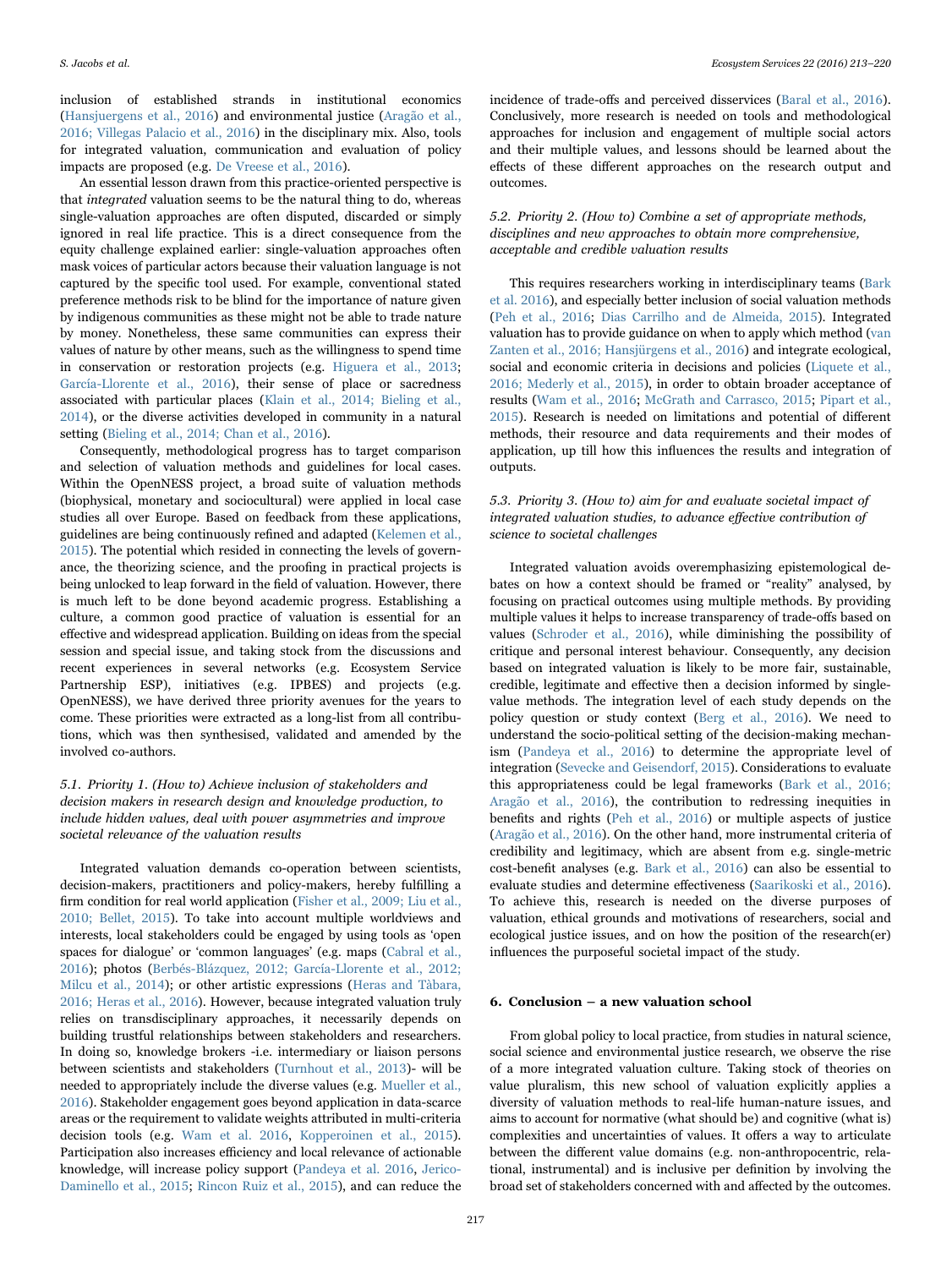Integrated valuation explicitly addresses and highlights the gaps in knowledge, methods and concepts, especially when these affect the outcomes of applied valuation studies.

The current sustainability challenges and the ineffectiveness of single-value approaches to offer relief demonstrate that continuing along a single path is no option. We advocate for the adherence of a plural valuation culture, by establishing a common practice, by contesting, rejecting and complementing ineffective, discriminatory and counterproductive single-value approaches. We argue for thorough reflexivity in valuation, as the conceptualization of the research, its fieldwork, its analysis and communication is a political process. Consciousness on moral assumptions and regular self-reflection should frame the practice of integrated valuation. To achieve this new culture, multilevel communication and education of individuals in the relevant public and private institutions is needed, as is continued comparative research between and within real life case studies in diverse contexts. In policy contexts with a willingness to improve decision making, integrated valuation approaches can be blended in existing stakeholder processes, whereas in contexts of power asymmetries and environmental conflicts, integrated valuation can offer sound methodologies to include diverse values in action research, to support the struggle for social and environmental justice.

#### Acknowledgements

We thank all the authors, co-authors and reviewers of the special issue contributions, the special session presentations and discussions, the members of the ESP thematic working group on integrated valuation, and the OpenNESS FP7 project team, especially the people within the integrated valuation working package. Several researchers involved in this paper and special issue received funding from the European Commission's Seventh Framework Programme (OpenNESS project, grant agreement no. 308428). We also thank the many people that inspired us by papers, discussions or by example, like Leon Braat, Eszter Kelemen, Ignacio Palomo, Unai Pascual, Joachim Spangenberg, Mette termansen, Graciela Rush and many others.

We also want to extend our specific gratefulness to the many reviewers who have made a tremendous contribution to the quality of the special issue this paper introduces. Without their silent work, science would hardly advance. Thanks, Claudia Cerda, Ana P. García-Nieto, Marianna Garfì, Ambika P. Gautam, Maria Fernanda Gebara, Robert G. Haight, Jennifer Harding, Eszter Kelemen, Inge Liekens, Zsolt Molnár, Dieter Mortelmans, Ephraim Nkonya, Manuel Ruiz Perez, Isabel Ramirez, Marc Schallenberg, Katrien Van der Biest and 15 more anonymous reviewers.

#### References

- <span id="page-5-15"></span>[Aragao, A., Jacobs, S., Cliquet, A., 2016. What's law got to do with it? Why environmental](http://refhub.elsevier.com/S2212-0416(16)30479-X/sbref1) [justice is essential to ecosystem service valuation. Ecosyst. Serv. 22B, 221](http://refhub.elsevier.com/S2212-0416(16)30479-X/sbref1)–227. [Armiero, M., Sedrez, L. \(Eds.\), 2014. A History of Environmentalism: Local Struggles,](http://refhub.elsevier.com/S2212-0416(16)30479-X/sbref2)
- <span id="page-5-17"></span><span id="page-5-0"></span>[Global Histories. Bloomsbury, London, 208](http://refhub.elsevier.com/S2212-0416(16)30479-X/sbref2). [Baral, H., Guariguata, M.R., Rodney, J.K., 2016. A proposed framework for assessing](http://refhub.elsevier.com/S2212-0416(16)30479-X/sbref3)
- <span id="page-5-22"></span>[ecosystem goods and services from planted forests. Ecosyst. Serv. 22B, 260](http://refhub.elsevier.com/S2212-0416(16)30479-X/sbref3)–268. Bark, R.H., Coloff[, M.J., MacDonald, D.H., Pollino, C.A., Jackson, S., Crossman, N.D.,](http://refhub.elsevier.com/S2212-0416(16)30479-X/sbref4) [2016. Integrated valuation of ecosystem services obtained from restoring water to](http://refhub.elsevier.com/S2212-0416(16)30479-X/sbref4)
- <span id="page-5-9"></span>[the environment in a major regulated river basin. Ecosyst. Serv. 22B, 381](http://refhub.elsevier.com/S2212-0416(16)30479-X/sbref4)–391. Barton, D.N., Andersen, T., Bergland, O., Engebretsen, A., Moe, S.J., Orderud, G.I., Tominaga, K., Romstad, E., Vogt, R.D., 2016. Eutropia: Integrated Valuation of Lake Eutrophication Abatement Decisions Using a Bayesian Belief Network. Chap.14. In: Niel, Z.P. (Ed.), Handbook of Applied Systems Science. Routledge, New York and London. <http://dx.doi.org/10.4324/9781315748771.ch14>.
- <span id="page-5-6"></span>Baveye, P.C., Baveye, J., Gowdy, J., 2013. Monetary valuation of ecosystem services: it matters to get the timeline right. Ecol. Econ. 95, 231–235. [http://dx.doi.org/](http://dx.doi.org/10.1016/j.ecolecon.2013.09.009) [10.1016/j.ecolecon.2013.09.009](http://dx.doi.org/10.1016/j.ecolecon.2013.09.009).
- <span id="page-5-7"></span>Beder, S., 2011. Environmental economics and ecological economics: the contribution of interdisciplinarity to understanding, influence and effectiveness. Environ. Conserv. 38 (2), 140–150. <http://dx.doi.org/10.1017/S037689291100021X>.
- <span id="page-5-21"></span>Bellet, L., 2015. Using integrated valuation of ecosystem services as indicators of agroecosystem socioeconomic and environmental performances. In:Jacobs, S., Dendoncker, N., Barton, D., & Gomez-Baggethun, E. Integrated Valuation of Ecosystem Services in science-policy practice. Proceedings of the 8th Conference of the Ecosystem Services Partnership, 9-13th November 2015, Stellenbosch, South Africa. 〈<http://www.espconference.org/espconference2015#.WCI70tzbEfM>〉
- <span id="page-5-26"></span>Berbés-Blázquez, M., 2012. A participatory assessment of ecosystem services and human wellbeing in rural Costa Rica using photo-voice. Environ. Manag. 49 (4), 862–875. [http://dx.doi.org/10.1007/s00267-012-9822-9.](http://dx.doi.org/10.1007/s00267-012-9822-9)
- <span id="page-5-19"></span>[Berg, C.E., Mineau, M.M., Rogers, S.H., 2016. Examining the ecosystem service of](http://refhub.elsevier.com/S2212-0416(16)30479-X/sbref9) [nutrient removal in a coastal watershed. Ecosyst. Serv. 22B, 309](http://refhub.elsevier.com/S2212-0416(16)30479-X/sbref9)–317.
- <span id="page-5-25"></span>Bieling, C., Plieninger, T., Pirker, H., Vogl, C.R., 2014. Linkages between landscapes and human well-being: an empirical exploration with short interviews. Ecol. Econ. 105, 19–30 <http://dx.doi.org/10.1016/j.ecolecon.2014.05.013>.
- <span id="page-5-12"></span>Blaikie, P., 2012. Should some political ecology be useful? In: The Inaugural lecture for the Cultural and Political Ecology Specialty Group, Annual Meeting of the Association of American Geographers, April 2010. Geoforum 43: pp. 231–239. <http://dx.doi.org/10.1016/j.geoforum.2011.08.010>
- <span id="page-5-3"></span>Boeraeve, F., Dendoncker, N., Jacobs, S., Gómez-Baggethun, E., Dufrêne, M., 2015. How (not) to perform ecosystem service valuations: pricing gorillas in the mist. Biodivers. Conserv. 24 (1), 187–197 [http://dx.doi.org/10.1007/s10531-014-0796-1.](http://dx.doi.org/10.1007/s10531-014-0796-1)
- [Buizer, M., Elands, B., Vierikko, K., 2016. Governing cities re](http://refhub.elsevier.com/S2212-0416(16)30479-X/sbref12)flexively the biocultural [diversity concept as an alternative to ecosystem services. Environ. Sci. Policy 62,](http://refhub.elsevier.com/S2212-0416(16)30479-X/sbref12) 7–[13](http://refhub.elsevier.com/S2212-0416(16)30479-X/sbref12).
- <span id="page-5-10"></span>[Cabral, P., Feger, C., Levrel, H., Chambolle, M., Basque, D., 2016. Assessing the impact of](http://refhub.elsevier.com/S2212-0416(16)30479-X/sbref13) [land-cover changes on ecosystem services: a](http://refhub.elsevier.com/S2212-0416(16)30479-X/sbref13) first step toward integrative planning in [Bordeaux, France. Ecosyst. Serv. 22B, 318](http://refhub.elsevier.com/S2212-0416(16)30479-X/sbref13)–327.
- Chan, K.M.A., Balvanera, P., Benessaiah, K., Chapman, M., Díaz, S., Gómez-Baggethun, E., Gould, R.K., Hannahs, N., Jax, K., Klain, S.C., Luck, G., Martín-López, B., Muraca, B., Norton, B., Ott, K., Pascual, U., Satterfield, T., Tadaki, M., Taggart, J., Turner, N.J., 2016. Why protect nature? Rethinking values and the environment. PNAS 113, 1462–1465. <http://dx.doi.org/10.1073/pnas.1525002113>.
- <span id="page-5-4"></span>[Dendoncker, N., Keune, H., Jacobs, S., Gomez-Baggethun, E., 2013. Inclusive ecosystem](http://refhub.elsevier.com/S2212-0416(16)30479-X/sbref15) [service valuation. In: Jacobs, S., Dendoncker, N., Keune, H. \(Eds.\), Ecosystem](http://refhub.elsevier.com/S2212-0416(16)30479-X/sbref15) [Services: Global Issues, Local Practices. Elsevier, New York, xix](http://refhub.elsevier.com/S2212-0416(16)30479-X/sbref15)–xxviii.
- <span id="page-5-18"></span>[De Vreese, R., Leys, M., Dendoncker, N., Van Herzele, A., Fontaine, C.M., 2016. Images](http://refhub.elsevier.com/S2212-0416(16)30479-X/sbref16) [of nature as a boundary object in social and integrated ecosystem services](http://refhub.elsevier.com/S2212-0416(16)30479-X/sbref16) assessments. Refl[ections from a Belgian case study. Ecosyst. Serv. 22B, 269](http://refhub.elsevier.com/S2212-0416(16)30479-X/sbref16)–279.
- <span id="page-5-20"></span>Dias Carrilho, C., de Almeida, P., 2015. Socio-cultural valuation of ecosystem services: The case of the Araça Bay (Brazil). In:Jacobs, S., Dendoncker, N., Barton, D., & Gomez-Baggethun, E. Integrated valuation of ecosystem services in science-policy practice. In: Proceedings of the 8th Conference of the Ecosystem Services Partnership, 9–13th November 2015, Stellenbosch, South Africa. 〈[http://www.](http://www.espconference.org/espconference2015#.WCI70tzbEfM) [espconference.org/espconference2015#.WCI70tzbEfM](http://www.espconference.org/espconference2015#.WCI70tzbEfM)〉
- <span id="page-5-5"></span>Díaz, S., Demissew, S., Joly, C., Lonsdale, W.M., Larigauderie, A., 2015. A Rosetta Stone for nature's benefits to people. PLoS Biol. 13 (1), e1002040 〈[http://doi.org/10.1371/](http://doi.org/10.1371/journal.pbio.1002040) [journal.pbio.1002040](http://doi.org/10.1371/journal.pbio.1002040))
- <span id="page-5-13"></span>Faria, C., Mollett, S. Critical feminist reflexivity and the politics of whiteness in the 'field'. In: Gender, Place & Culture. 2014. pp. 1–15. 〈[http://doi.org/10.1080/0966369X.](http://doi.org/10.1080/0966369X.2014.958065) [2014.958065](http://doi.org/10.1080/0966369X.2014.958065)〉
- <span id="page-5-2"></span>Fisher, B., Turner, R.K., Morling, P., 2009. Defining and classifying ecosystem services for decision making. Ecol. Econ. 68, 643–653. [http://dx.doi.org/10.1016/](http://dx.doi.org/10.1016/j.ecolecon.2008.09.014) [j.ecolecon.2008.09.014](http://dx.doi.org/10.1016/j.ecolecon.2008.09.014).
- <span id="page-5-24"></span>García-Llorente, M., Castro, A., Quintas-Soriano, C., López, I., Castro, H., Montes, C., Martín-López, B., 2016. The value of time in biological conservation and supplied services: a willingness to give up time exercise. J. Arid Environ. 124, 13–21 [http://](http://https://www.researchgate.net/deref/http%3A%2F%2Fdx.doi.org%2F10.1016%2Fj.jaridenv.2015.07.004) [https://www.researchgate.net/deref/http%3A%2F%2Fdx.doi.org%2F10.1016%2Fj.](http://https://www.researchgate.net/deref/http%3A%2F%2Fdx.doi.org%2F10.1016%2Fj.jaridenv.2015.07.004) [jaridenv.2015.07.004](http://https://www.researchgate.net/deref/http%3A%2F%2Fdx.doi.org%2F10.1016%2Fj.jaridenv.2015.07.004).
- García-Llorente, M., Martín-López, B., Iniesta-Arandia, I., López-Santiago, C.A., Aguilera, P.A., Montes, C., 2012. The role of multi-functionality in social preferences toward semi-arid rural landscapes: an ecosystem service approach. Environ. Sci. Policy 19–20, 136–146. [http://dx.doi.org/10.1016/j.envsci.2012.01.006.](http://dx.doi.org/10.1016/j.envsci.2012.01.006)
- <span id="page-5-1"></span>Gómez-Baggethun, E., De Groot, R., Lomas, P.L., Montes, C., 2010. The history of ecosystem services in economic theory and practice: from early notions to markets and payment schemes. Ecol. Econ. 69, 1209–1218 [http://dx.doi.org/10.1016/j.](http://dx.doi.org/10.1016/j.ecolecon.2009.11.007) [ecolecon.2009.11.007](http://dx.doi.org/10.1016/j.ecolecon.2009.11.007).
- <span id="page-5-11"></span>[Gómez-Baggethun, E., Martín-López, B., 2015. Ecological economics perspective in](http://refhub.elsevier.com/S2212-0416(16)30479-X/sbref22) [ecosystem services valuation. In: Martínez-Alier, J., Muradian, R. \(Eds.\), Handbook](http://refhub.elsevier.com/S2212-0416(16)30479-X/sbref22) [of Ecological Economics. Edward Elgar, London, 260](http://refhub.elsevier.com/S2212-0416(16)30479-X/sbref22)–282.
- <span id="page-5-8"></span>Gómez-Baggethun, E., Martín-López, M., Barton, D., Braat, L., Saarikoski, H., Kelemen, M. et al. 2014, EU FP7 OpenNESS Project Deliverable 4.1, State-of-the-art report on integrated valuation of ecosystem services. European Commission, Brussels
- <span id="page-5-14"></span>[Gómez-Baggethun, E., Barton, D., Berry, P., Dunford, R., Harrison, P., 2016. Concepts](http://refhub.elsevier.com/S2212-0416(16)30479-X/sbref23) [and methods in ecosystem services valuation. In: Potschin, M., Haines-Young, R.,](http://refhub.elsevier.com/S2212-0416(16)30479-X/sbref23) [Fish, R., Turner, R.K. \(Eds.\), Routledge Handbook of Ecosystem Services. Routledge,](http://refhub.elsevier.com/S2212-0416(16)30479-X/sbref23) [London and New York, 99](http://refhub.elsevier.com/S2212-0416(16)30479-X/sbref23)–111.
- <span id="page-5-16"></span>[Hansjürgens, B., Schröter-Schlaack, C., Berghöfer, A., Lienhoop, N., 2016. Justifying](http://refhub.elsevier.com/S2212-0416(16)30479-X/sbref24) [social values of nature: economic reasoning beyond self-interested preferences.](http://refhub.elsevier.com/S2212-0416(16)30479-X/sbref24) [Ecosyst. Serv. 22B, 228](http://refhub.elsevier.com/S2212-0416(16)30479-X/sbref24)–237.
- <span id="page-5-27"></span>Heras, M., Tàbara, J.D., 2016. Conservation theatre: mirroring experiences and performing stories in community management of natural resources. Soc. Nat. Resour. 29 (8), 948–964. [http://dx.doi.org/10.1080/08941920.2015.1095375.](http://dx.doi.org/10.1080/08941920.2015.1095375)
- Heras, M., Tabara, J.D., Meza, A., 2016. Performing biospheric futures with younger generations: a case in the MAB Reserve of La Sepultura, Mexico. Ecol. Soc. 21 (2) <http://dx.doi.org/10.5751/ES-08317-210214>.
- <span id="page-5-23"></span>Higuera, D., Martín-López, B., Sánchez-Jabba, A., 2013. Social preferences towards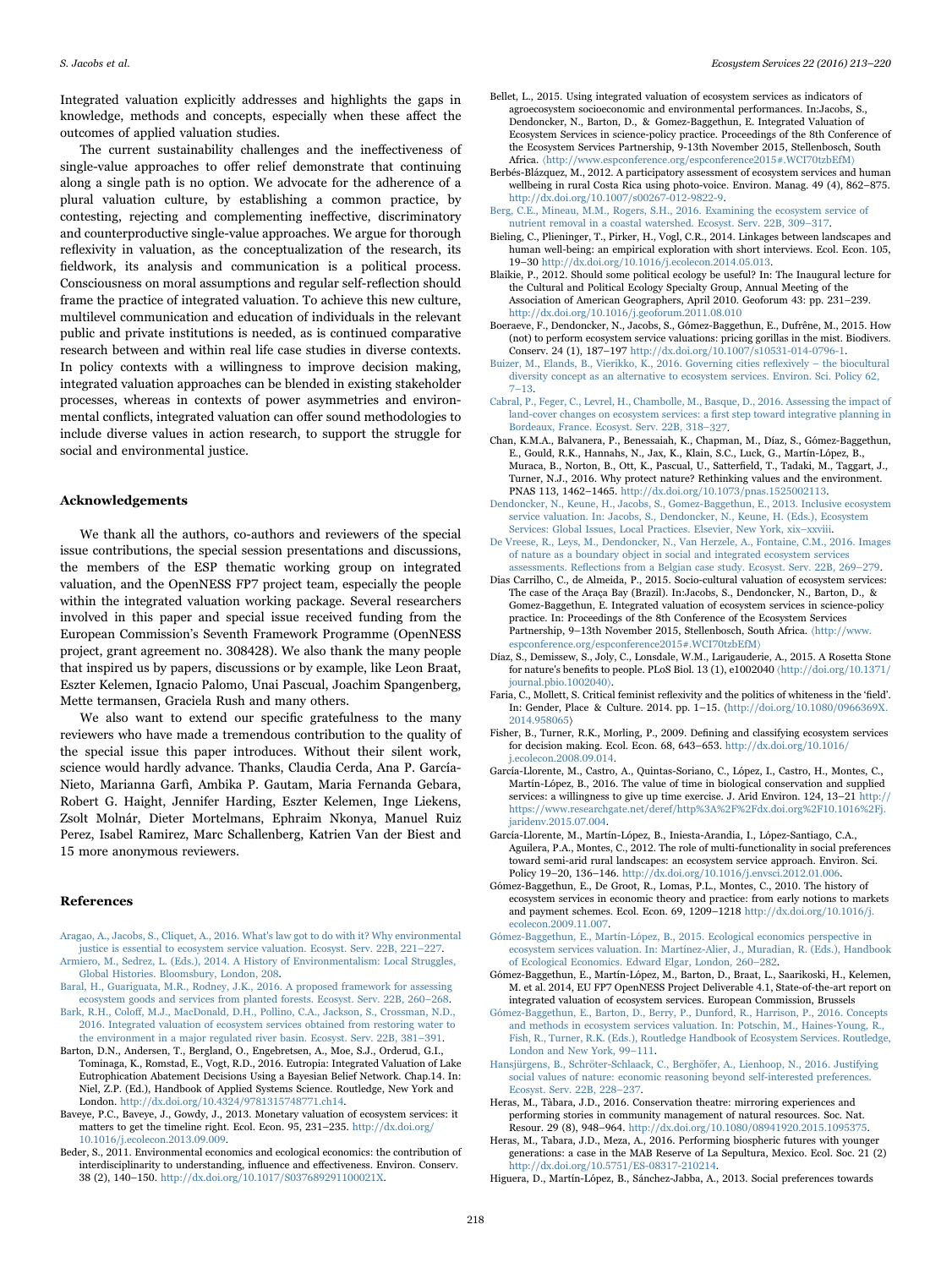ecosystem services provided by cloud forests in the neotropics: implications for conservation strategies. Reg. Environ. Change 13, 861–872. [http://dx.doi.org/](http://dx.doi.org/10.1007/s10113-012-0379-1) [10.1007/s10113-012-0379-1](http://dx.doi.org/10.1007/s10113-012-0379-1).

- <span id="page-6-1"></span>Iniesta-Arandia, I., Garcia-Llorente, M., Aguilera, P.A., Montes, C., Martin-Lopez, B., 2014. Socio-cultural valuation of ecosystem services: uncovering the links between values, drivers of change, and human well-being ecological Econonics. 108, 36–48 [http://dx.doi.org/10.1016/j.ecolecon.2014.09.028.](http://dx.doi.org/10.1016/j.ecolecon.2014.09.028)
- <span id="page-6-15"></span>Iniesta-ArandiaI., RaveraF., BuechlerS., Díaz-ReviriegoI., Fernández-GiménezM., ReedM., Thompson-HallM., WilmerH., AreguL., CohenP., DjoudiH., Martín-LópezB., VillamorG., WanguiE., 2016. A synthesis of convergent reflections, tensions and silences in linking gender and global environmental change research. AMBIO.In press.
- <span id="page-6-11"></span>IPBES, 2015. Preliminary guide regarding diverse conceptualization of multiple values of nature and its benefits, including biodiversity and ecosystem functions and services (deliverable 3(d)). IPBES/4/INF/13
- <span id="page-6-7"></span>Jacobs, S., Spanhove, T., De Smet, L., Van Daele, T., Van Reeth, W., Van Gossum, P., Michels, H., 2016. The ecosystem service assessment challenge: reflections from Flanders-REA. Ecol. Indic. 61, 715–727 [http://dx.doi.org/10.1016/j.ecolind.2015.](http://dx.doi.org/10.1016/j.ecolind.2015.10.023) [10.023](http://dx.doi.org/10.1016/j.ecolind.2015.10.023).
- <span id="page-6-6"></span>Jacobs, S., Dendoncker, N., Barton, D., Gomez-Baggethun, E., 2015. Integrated Valuation of Ecosystem Services in science-policy practice. In: Proceedings of the 8th Conference of the Ecosystem Services Partnership, 9-13th November 2015, Stellenbosch, South Africa. (http://www.espconference.org/espconference2015# [WCI70tzbEfM](http://www.espconference.org/espconference2015#.WCI70tzbEfM)〉
- Jarosz, L., 2004. Political ecology as ethical practice. Political Geogr. 23 (7), 917–927 [http://dx.doi.org/10.1016/j.polgeo.2004.05.014.](http://dx.doi.org/10.1016/j.polgeo.2004.05.014)
- <span id="page-6-23"></span>Jerico-Daminello, C., Edda, S., Burgues, I., 2015. Improving decision-making for hydroelectric dam development through valuing local ecosystem services: Case study of the Sao Luiz de Tapajos Hydroelectric project, Brazil. In:Jacobs, S., Dendoncker, N., Barton, D., & Gomez-Baggethun, E. Integrated Valuation of Ecosystem Services in science-policy practice. In: Proceedings of the 8th Conference of the Ecosystem Services Partnership, 9-13th November 2015, Stellenbosch, South Africa. 〈[http://](http://www.espconference.org/espconference2015#.WCI70tzbEfM) [www.espconference.org/espconference2015#.WCI70tzbEfM](http://www.espconference.org/espconference2015#.WCI70tzbEfM)〉
- <span id="page-6-8"></span>Kelemen, E, Barton, D, Jacobs, S. Martín-López, B. Saarikoski, H. Termansen, G. Bela, L. Braat, R. Demeyer, M. García-Llorente, E. Gómez-Baggethun, J. Hauck, H. Keune, S. Luque, I. Palomo, G. Pataki, M. Potschin, C. Schleyer, P. Tenerilli, F. Turkelboom (2015). Preliminary guidelines for integrated assessment and valuation of ecosystem services in specific policy contexts EU FP7 OpenNESS Project Deliverable 4.3., European Commission FP7
- <span id="page-6-31"></span>Klain, S.C., Satterfield, T.A., Chan, K.M., 2014. What matters and why? Ecosystem services and their bundled qualities. Ecol. Econ. 107, 310–320 [http://dx.doi.org/10.](http://dx.doi.org/10.1016/j.ecolecon.2014.09.003) [1016/j.ecolecon.2014.09.003](http://dx.doi.org/10.1016/j.ecolecon.2014.09.003).
- <span id="page-6-14"></span>Kobayashi, A., 1994. Coloring the field: gender, 'race', and the politics of fieldwork. Prof. Geogr. 46 (1), 73–90. <http://dx.doi.org/10.1111/j.0033-0124.1994.00073.x>.
- [Kobayashi, A., 2003. GPC ten years on: is self-re](http://refhub.elsevier.com/S2212-0416(16)30479-X/sbref33)flexivity enough? Gend. Place Cult. 10 [\(4\), 345](http://refhub.elsevier.com/S2212-0416(16)30479-X/sbref33)–349.
- <span id="page-6-27"></span>Kopperoinen, L., Viinikka, A., Tiitu, M., 2015. Integrating ecosystem services with technical and social values in deciding on where to place infill development. In:Jacobs, S., Dendoncker, N., Barton, D., & Gomez-Baggethun, E. Integrated valuation of ecosystem services in science-policy practice. In: Proceedings of the 8th Conference of the Ecosystem Services Partnership, 9-13th November 2015, Stellenbosch, South Africa. <br>  $\langle$ http://www.espconference.org/espconference2015# [WCI70tzbEfM](http://www.espconference.org/espconference2015#.WCI70tzbEfM)〉
- <span id="page-6-12"></span>La Notte, A., Liquete, C., Grizzetti, B., Maes, J., Egoh, B.N., Paracchini, M.L., 2015. An ecological-economic approach to the valuation of ecosystem services to support biodiversity policy. A case study for nitrogen retention by Mediterranean rivers and lakes. Ecol. Indic. 48, 292–302 <http://dx.doi.org/10.1016/j.ecolind.2014.08.006>.
- <span id="page-6-16"></span>[Limb, M., Dwyer, C. \(Eds.\), 2001. Qualitative methodologies for geographers: issues and](http://refhub.elsevier.com/S2212-0416(16)30479-X/sbref35) [debates. Oxford University Press, New York](http://refhub.elsevier.com/S2212-0416(16)30479-X/sbref35).
- <span id="page-6-30"></span>[Liquete, C., Udias, A., Conte, G., Grizzetti, B., Masi, F., 2016. Integrated valuation of a](http://refhub.elsevier.com/S2212-0416(16)30479-X/sbref36) [nature-based solution for water pollution control. Highlighting hidden bene](http://refhub.elsevier.com/S2212-0416(16)30479-X/sbref36)fits. [Ecosyst. Serv. 22B, 392](http://refhub.elsevier.com/S2212-0416(16)30479-X/sbref36)–401.
- Liu, S., Costanza, R., Farber, S., Troy, A., 2010. Valuing ecosystem services. Theory, practice, and the need for a transdisciplinary synthesis. Ecol. Econ. Rev. 1185, 54–78 . <http://dx.doi.org/10.1111/j.1749-6632.2009.05167.x>.
- <span id="page-6-21"></span>McGrath, F.L., Carrasco, L.R., 2015. Valuing ecosystem services using life-years instead of dollars. In:Jacobs, S. Dendoncker, N., Barton, D., & Gomez-Baggethun, E. Integrated Valuation of Ecosystem Services in science-policy practice. In: Proceedings of the 8th Conference of the Ecosystem Services Partnership, 9–13th November 2015, Stellenbosch, South Africa. 〈[http://www.espconference.org/](http://www.espconference.org/espconference2015#.WCI70tzbEfM) [espconference2015#.WCI70tzbEfM](http://www.espconference.org/espconference2015#.WCI70tzbEfM)〉
- <span id="page-6-9"></span>Martín-López, B., Gómez-Bagghetun, E., García-Llorente, M., Montes, C., 2014. Tradeoffs across value-domains in ecosystem services assessments. Ecol. Indic. 37A, 220– 228 [http://dx.doi.org/10.1016/j.ecolind.2013.03.003.](http://dx.doi.org/10.1016/j.ecolind.2013.03.003)
- <span id="page-6-10"></span>Martínez-Alier, J., Munda, G., O'[Neill, J., 1998. Weak comparability of values as a](http://refhub.elsevier.com/S2212-0416(16)30479-X/sbref39) [foundation for ecological economics. Ecol. Econ. 26 \(3\), 277](http://refhub.elsevier.com/S2212-0416(16)30479-X/sbref39)–286.
- <span id="page-6-3"></span>[Martínez-Alier, J., 2002. The Environmentalism of the Poor. Edward Elgar Publishing,](http://refhub.elsevier.com/S2212-0416(16)30479-X/sbref40) [Cheltenham, UK and Northampton, MA, USA](http://refhub.elsevier.com/S2212-0416(16)30479-X/sbref40).
- Martinez-Alier, J., Temper, L., Del Bene, D., Scheidel, A., 2016. Is there a global environmental justice movement? J. Peasant Stud.. [http://dx.doi.org/10.1080/](http://dx.doi.org/10.1080/03066150.2016.1141198) [03066150.2016.1141198](http://dx.doi.org/10.1080/03066150.2016.1141198).
- <span id="page-6-28"></span>Mederly, P., Bezak, P., Izakovicova, Z., Petrovic, F., 2015. Integrated valuation of ecosystem services as a tool for landscape management and decision making at regional and local level (Case study Trnava, Slovakia). at regional and local level (Case study Trnava, Slovakia). In:Jacobs, S., Dendoncker, N., Barton, D., & Gomez-Baggethun, E. Integrated Valuation of Ecosystem Services in science-policy practice.

In: Proceedings of the 8th Conference of the Ecosystem Services Partnership, 9-13th November 2015, Stellenbosch, South Africa. 〈[http://www.espconference.org/](http://www.espconference.org/espconference2015#.WCI70tzbEfM) [espconference2015#.WCI70tzbEfM](http://www.espconference.org/espconference2015#.WCI70tzbEfM)〉

Milcu, A.I., Sherren, K., Hanspach, J., Abson, D., Fischer, J., 2014. Navigating conflicting landscape aspirations: application of a photo-based Q-method in Transylvania (Central Romania). Land Use Policy 41, 408–422 [http://dx.doi.org/10.1016/j.](http://dx.doi.org/10.1016/j.landusepol.2014.06.019) [landusepol.2014.06.019.](http://dx.doi.org/10.1016/j.landusepol.2014.06.019)

<span id="page-6-29"></span>[Mueller, H., Hamilton, D.P., Doole, G.J., 2016. Evaluating services and damage costs of](http://refhub.elsevier.com/S2212-0416(16)30479-X/sbref43) [degradation of a major lake ecosystem. Ecosyst. Serv. 22B, 370](http://refhub.elsevier.com/S2212-0416(16)30479-X/sbref43)–380.

- <span id="page-6-20"></span>Pandeya, B., Buytaert, W., Zulkafl[i, Z., Karpouzoglou, T., Mao, F., Hannah, D.M., 2016. A](http://refhub.elsevier.com/S2212-0416(16)30479-X/sbref44) [comparative analysis of ecosystem services valuation approaches for application at](http://refhub.elsevier.com/S2212-0416(16)30479-X/sbref44) [the local scale in data scarce regions. Ecosyst. Serv. 22B, 250](http://refhub.elsevier.com/S2212-0416(16)30479-X/sbref44)–259.
- <span id="page-6-17"></span>Pascual, U., Balvanera, P., Diaz, S., Pataki, G., Roth, E., Stenseke, M., Watson, R., Dessane, E.B., Breslow, S., Islar, M., Kelemen, E. (…] Gómez-Baggethun, E.. et al. 2016. [41 authors]. Subm. Revealing the diversity of values of nature and its benefits to people for a good quality of life: The IPBES approach. Submitted for publication to Current Opinion in Environmental Sustainability 10th July.
- <span id="page-6-25"></span>[Peh, K., Thapa, I., Basnyat, M., Balmford, A., Bhattarai, G., Bradbury, R., Brown, C.,](http://refhub.elsevier.com/S2212-0416(16)30479-X/sbref45) [Butchart, S., Dhakal, M., Gurung, H., Hugues, F., Mulligan, M., Pandeya, B.,](http://refhub.elsevier.com/S2212-0416(16)30479-X/sbref45) [Thomas, D., Walpole, M., Merriman, J., 2016. Synergies between biodiversity](http://refhub.elsevier.com/S2212-0416(16)30479-X/sbref45) [conservation and ecosystem service provision: lessons on integrated ecosystem](http://refhub.elsevier.com/S2212-0416(16)30479-X/sbref45) [service valuation from a Himalayan protected area, Nepal. Ecosyst. Serv. 22B,](http://refhub.elsevier.com/S2212-0416(16)30479-X/sbref45) 359–[369](http://refhub.elsevier.com/S2212-0416(16)30479-X/sbref45).
- <span id="page-6-2"></span>[Phelan, A., Jacobs, S., 2016. Facing the true cost of fracking; social externalities and the](http://refhub.elsevier.com/S2212-0416(16)30479-X/sbref46) [role of integrated valuation. Ecosyst. Serv. 22B, 348](http://refhub.elsevier.com/S2212-0416(16)30479-X/sbref46)–358.
- <span id="page-6-26"></span>Pipart, N., Maeve, L., Dufrêne, M., Dendoncker, N., 2015. An integrated valuation framework for the assessment of Ecosystem Services at the walloon regional scale. In:Jacobs, S., Dendoncker, N., Barton, D., & Gomez-Baggethun, E. Integrated Valuation of Ecosystem Services in science-policy practice. In: Proceedings of the 8th Conference of the Ecosystem Services Partnership, 9–13th November 2015, Stellenbosch, South Africa. 〈[http://www.espconference.org/espconference2015#.](http://www.espconference.org/espconference2015#.WCI70tzbEfM) [WCI70tzbEfM](http://www.espconference.org/espconference2015#.WCI70tzbEfM)〉
- <span id="page-6-13"></span>Popa, F., Guillermin, M., Dedeurwaerdere, T., 2015. A pragmatist approach to transdisciplinarity in sustainability research: from complex systems theory to reflexive science. Futures 65, 45–56 [http://dx.doi.org/10.1016/j.futures.2014.02.](http://dx.doi.org/10.1016/j.futures.2014.02.002) [002](http://dx.doi.org/10.1016/j.futures.2014.02.002).
- [Potschin, M., Haines-Young, R., 2011. Ecosystem services: exploring a geographical](http://refhub.elsevier.com/S2212-0416(16)30479-X/sbref48) [perspective. Prog. Phys. Geogr. 35 \(5\), 575](http://refhub.elsevier.com/S2212-0416(16)30479-X/sbref48)–594.
- [Potschin, M., Haines-Young, R., 2016. Frameworks for ecosystem assessments. In:](http://refhub.elsevier.com/S2212-0416(16)30479-X/sbref49) [Potschin, M., Haines-Young, R., Fish, R., Turner, R.K. \(Eds.\), Routledge Handbook](http://refhub.elsevier.com/S2212-0416(16)30479-X/sbref49) [of Ecosystem Services. Routledge, London and New York, 125](http://refhub.elsevier.com/S2212-0416(16)30479-X/sbref49)–143.
- <span id="page-6-24"></span>Rincon Ruiz, A., Lara, D., Castro, L.G., Rojas, C., 2015. Environmental conflicts and integrated valuation of biodiversity and ecosystem services: a case study in Orotoy river basin (Colombia). In:Jacobs, S., Dendoncker, N., Barton, D., & Gomez-Baggethun, E. Integrated Valuation of Ecosystem Services in science-policy practice. In: Proceedings of the 8th Conference of the Ecosystem Services Partnership, 9-13th November 2015, Stellenbosch, South Africa. 〈[http://www.espconference.org/](http://www.espconference.org/espconference2015#.WCI70tzbEfM) [espconference2015#.WCI70tzbEfM](http://www.espconference.org/espconference2015#.WCI70tzbEfM)〉
- <span id="page-6-0"></span>Rockström, J., Steffen, W., Noone, K., Persson, Å., Chapin, F.S., III, Lambin, E., Lenton, T.M., Scheffer, M., Folke, C., Schellnhuber, H., Nykvist, B., De Wit, C.A., Hughes, T., van der Leeuw, S., Rodhe, H., Sörlin, S., Snyder, P.K., Costanza, R., Svedin, U., Falkenmark, M., Karlberg, L., Corell, R.W., Fabry, V.J., Hansen, J., Walker, B., Liverman, D., Richardson, K., Crutzen, P., Foley, J., 2009. Planetary boundaries: exploring the safe operating space for humanity. Ecol. Soc. 14 (2), 32 , (online)( URL)〈<http://www.ecologyandsociety.org/vol14/iss2/art32/>〉.
- <span id="page-6-18"></span>[Saarikoski, H., Mustajoki, J., Barton, D.N., Geneletti, D., Langemeyer, J., Gomez-](http://refhub.elsevier.com/S2212-0416(16)30479-X/sbref51)[Baggethun, E., Marttunen, M., Antunes, P., Keune, H., 2016. Multi-criteria decision](http://refhub.elsevier.com/S2212-0416(16)30479-X/sbref51) analysis and cost-benefi[t analysis: Comparing alternative frameworks for integrated](http://refhub.elsevier.com/S2212-0416(16)30479-X/sbref51) [valuation of ecosystem services. Ecosyst. Serv. 22B, 238](http://refhub.elsevier.com/S2212-0416(16)30479-X/sbref51)–249.
- <span id="page-6-5"></span>[Santos-Martín, F., Montes, C., Martín-López, B., et al., 2014. Ecosystems and](http://refhub.elsevier.com/S2212-0416(16)30479-X/sbref52) [biodiversity for human wellbeing - Spanish National Ecosystem Assessment.](http://refhub.elsevier.com/S2212-0416(16)30479-X/sbref52) [Ministerio de Agricultura, Alimentación y medio ambiante, Madrid](http://refhub.elsevier.com/S2212-0416(16)30479-X/sbref52).
- <span id="page-6-22"></span>[Schroder, S.A., Toth, S.F., Deal, R.L., Ettl, G.J., 2016. Multi-objective optimization to](http://refhub.elsevier.com/S2212-0416(16)30479-X/sbref53) evaluate tradeoff[s among forest ecosystem services following](http://refhub.elsevier.com/S2212-0416(16)30479-X/sbref53) fire hazard reduction in [the Deschutes National forest, USA. Ecosyst. Serv. 22B, 328](http://refhub.elsevier.com/S2212-0416(16)30479-X/sbref53)–347.
- Seppelt, R., Dormann, C.F., Eppink, F.V., Lautenbach, S., Schmidt, S., 2011. A quantitative review of ecosystem service studies: approaches, shortcomings and the road ahead. J. Appl. Ecol. 48, 630–636. [http://dx.doi.org/10.1111/j.1365-](http://dx.doi.org/10.1111/j.1365-2664.2010.01952.x) 2664.2010.01952
- <span id="page-6-19"></span>Sevecke, K.J., Geisendorf, S., 2015. What does it take to make integrated ecosystem service valuation feasible in urban environmental decisions? Decision-makers' view on value pluralism of ecosystem services. In:Jacobs, S., Dendoncker, N., Barton, D., & Gomez-Baggethun, E.Integrated Valuation of Ecosystem Services in science-policy practice. In: Proceedings of the 8th Conference of the Ecosystem Services Partnership, 9–13th November 2015, Stellenbosch, South Africa. 〈[http://www.](http://www.espconference.org/espconference2015#.WCI70tzbEfM) [espconference.org/espconference2015#.WCI70tzbEfM](http://www.espconference.org/espconference2015#.WCI70tzbEfM)〉
- Steffen, W., Richardson, K., Rockstrom, J., Cornell, S.E., Fetzer, I., Bennett, E.M., Riggs, R., Carpenter, S.R., de Vries, W., de Wit, C.A., Folke, C., Gerten, D., Heinke, J., Mace, G.M., Persson, L.M., Ramanathan, V., Reyers, B., Sorlin, S., 2015. Planetary boundaries: guiding human development on a changing planet. Science 347 (6223), 1259855. <http://dx.doi.org/10.1126/science.1259855>.
- <span id="page-6-32"></span>Turnhout, E., Stuiver, M., Klostermann, J., Harms, B., Leeuwis, C., 2013. New roles of science in society: different repertoires of knowledge brokering. Sci. Public Policy 40 (3), 354–365. <http://dx.doi.org/10.1093/scipol/scs114>.
- <span id="page-6-4"></span>NEA, ., 2011. UK National Ecosystem Assessment: understanding Nature's value to society. UNEP-WMCMC, Cambridge.